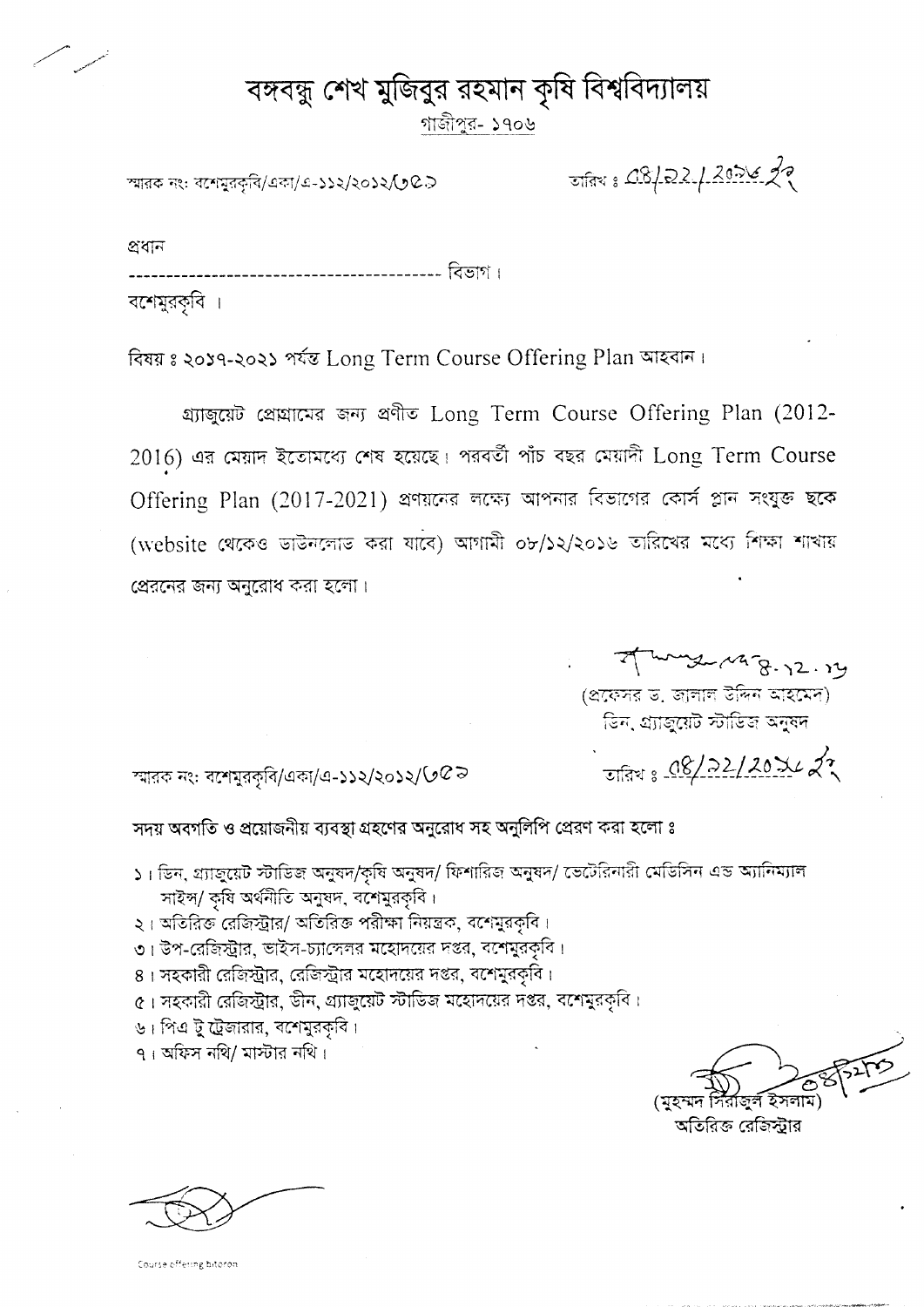## Long Term Course Offering Plan (2017-2021)

| Code<br>$\frac{1}{2017}$<br>Summer<br>Autumn<br>$\sim$ |  |
|--------------------------------------------------------|--|
|                                                        |  |
|                                                        |  |
|                                                        |  |
|                                                        |  |
|                                                        |  |
|                                                        |  |
|                                                        |  |
|                                                        |  |
| Winter                                                 |  |
|                                                        |  |
| $\mathbb{Z}^2$                                         |  |
|                                                        |  |
| 2018<br>Summer<br>٠<br>$\mathcal{L}$                   |  |
|                                                        |  |
|                                                        |  |
| $\bullet$<br>Autumn                                    |  |
|                                                        |  |
|                                                        |  |
| $\tilde{\phantom{a}}$                                  |  |
| Winter                                                 |  |
|                                                        |  |
|                                                        |  |
|                                                        |  |
| $\overline{2019}$<br>Summer                            |  |
|                                                        |  |
|                                                        |  |
|                                                        |  |
| Autumn                                                 |  |
|                                                        |  |
|                                                        |  |
|                                                        |  |
| Winter                                                 |  |
|                                                        |  |
|                                                        |  |
|                                                        |  |